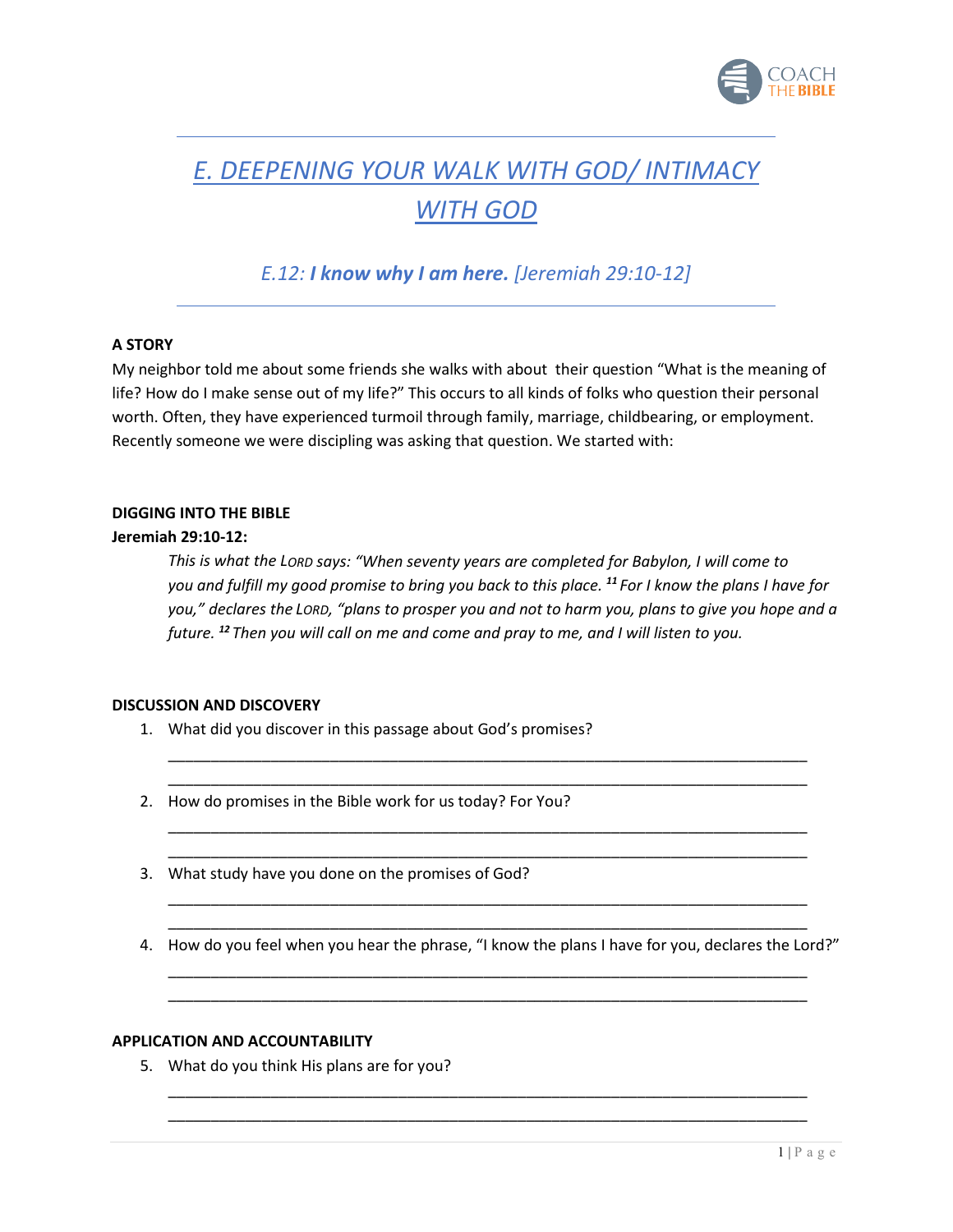

- 6. How does knowing that he gives you a future and a hope impact you today?
- 7. How do you combine his promises and his plans to see more clearly what he wants to do through your life?
- 8. How does that make you feel when you see how much He values you?
- 9. What practical steps in the near future can you take to see His plans and promises for you?
- 10. How does that give you strength in your sense of meaning in life?
- 11. How can you convey meaning through your life to the lives of others who also lack that sense of value?
- 12. When will you get started on this journey?

#### **DIGGING IN DEEPER**

- 1. What is the most important part of this lesson to you? Explain.
- 2. How do you see applying aspects of this lesson to your life?
- 3. When do you feel would be the best time to make that application?